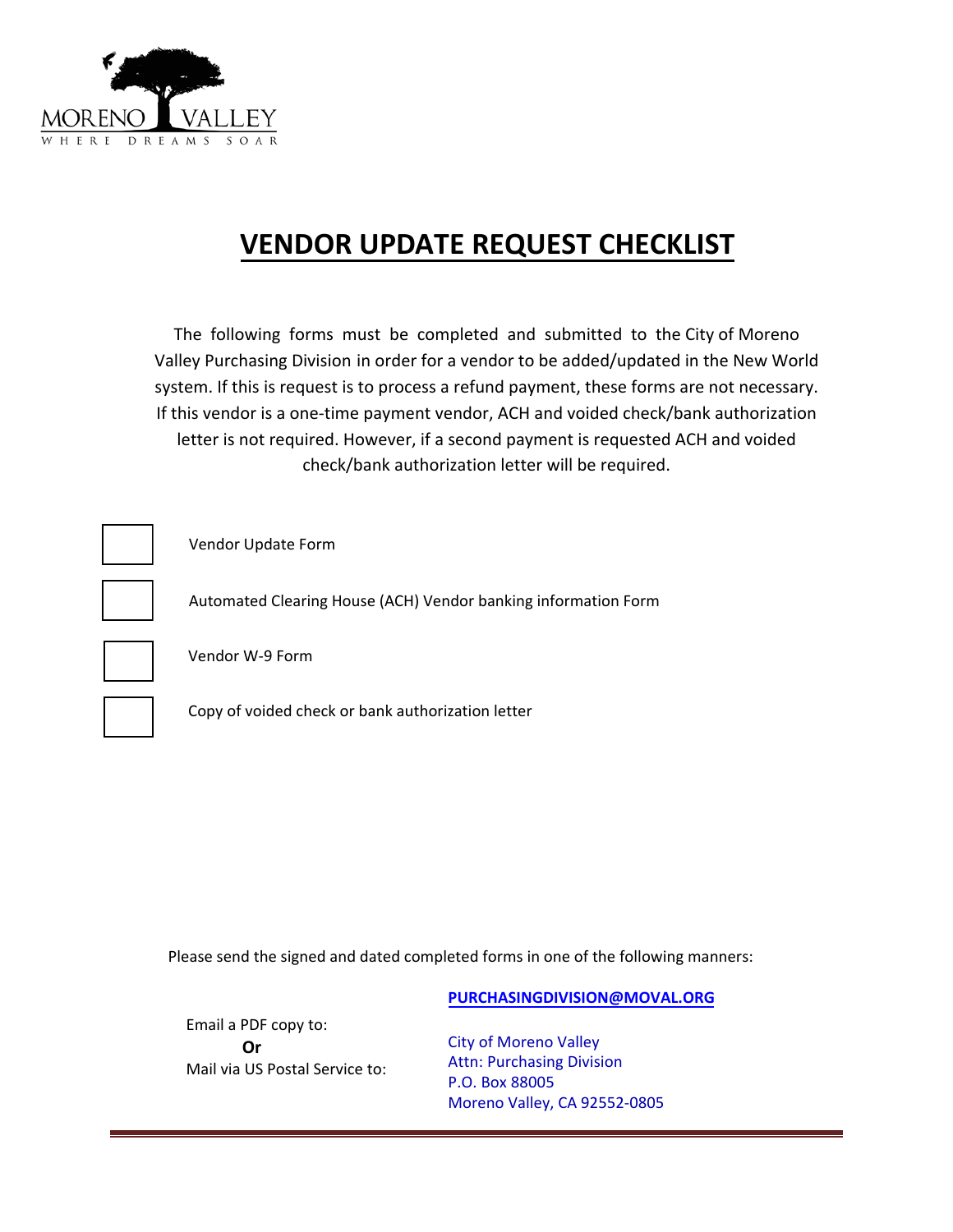## **VENDOR UPDATE FORM** *The following 3 documents must accompany a "Request for New Vendor" and "Request to update Vendor Record." Failure to provide this support will result in a delay in the vendor receiving payment or Vendor Maintenance. (1)* **W-9 Form** (2) **ACH Form** (3) **Copy of voided check or bank authorization letter** Please select one: Type of Vendor Update **New Vendor Number:** [Internal Use Only] **NEW VENDOR INFORMATION** *Vendor Name (as it appears on the W-9):* \_\_\_\_\_\_\_\_\_\_\_\_\_\_\_\_\_\_\_\_\_\_\_\_\_\_\_\_\_\_\_\_\_\_\_\_\_\_\_\_\_\_\_\_\_\_\_\_\_\_\_\_\_\_\_\_\_\_\_\_\_\_\_\_\_ *Vendor doing Business As (DBA):* \_\_\_\_\_\_\_\_\_\_\_\_\_\_\_\_\_\_\_\_\_\_\_\_\_\_\_\_\_\_\_\_\_\_\_\_\_\_\_\_\_\_\_\_\_\_\_\_\_\_\_\_\_\_\_\_\_\_\_\_\_\_\_\_\_ *Vendor EIN/Tax ID/SS#:* \_\_\_\_\_\_\_\_\_\_\_\_\_\_\_\_\_\_\_\_\_\_\_\_\_\_\_\_ *Mailing Address: City/State/Zip:* Telephone: \_\_\_\_\_\_\_\_\_\_\_\_\_\_\_\_\_\_\_\_\_\_\_\_\_\_\_\_\_\_\_\_\_\_\_\_\_\_\_\_\_\_\_\_\_\_\_\_\_\_\_\_\_\_\_\_\_\_\_\_\_\_\_\_\_ *ACH Notification Email :* \_\_\_\_\_\_\_\_\_\_\_\_\_\_\_\_\_\_\_\_\_\_\_\_\_\_\_\_\_\_\_\_\_\_\_\_\_\_\_\_\_\_\_\_\_\_\_\_\_\_\_\_\_\_\_\_\_\_\_\_\_\_\_\_\_ *ACH Contact Name:* \_\_\_\_\_\_\_\_\_\_\_\_\_\_\_\_\_\_\_\_\_\_\_\_\_\_\_\_\_\_\_\_\_\_\_\_\_\_\_\_\_\_\_\_\_\_\_\_\_\_\_\_\_\_\_\_\_\_\_\_\_\_\_\_\_ Purchase Order Notification Email: Purchase Order Contact Name: **UPDATING VENDOR INFORMATION** Previous Vendor Information New Vendor Information *Vendor Name: Vendor Name: Vendor DBA: Vendor DBA: Street Address: Street Address: City/State/Zip: City/State/Zip: Telephone: Telephone: ACH Email: ACH Email: ACH Contact Name: ACH Contact Name: PO Email: PO Email: PO Contact Name: PO Contact Name: Vendor requires 1099?* **Yes** ( $\bullet$ ) No (

*Requested By: \_\_\_\_\_\_\_\_\_\_\_\_\_\_\_\_\_\_\_\_\_\_\_\_\_\_\_\_\_ Signature:\_\_\_\_\_\_\_\_\_\_\_\_\_\_\_\_\_\_\_\_\_\_\_\_\_* 

Title:\_\_\_\_\_\_\_\_\_\_\_\_\_\_\_\_\_\_\_\_\_\_\_\_\_ Date:\_\_\_\_\_\_\_\_\_\_\_\_\_\_

## *Send PDF of this form to* [purchasingdivision@moval.org](mailto:purchasingdivision@moval.org)